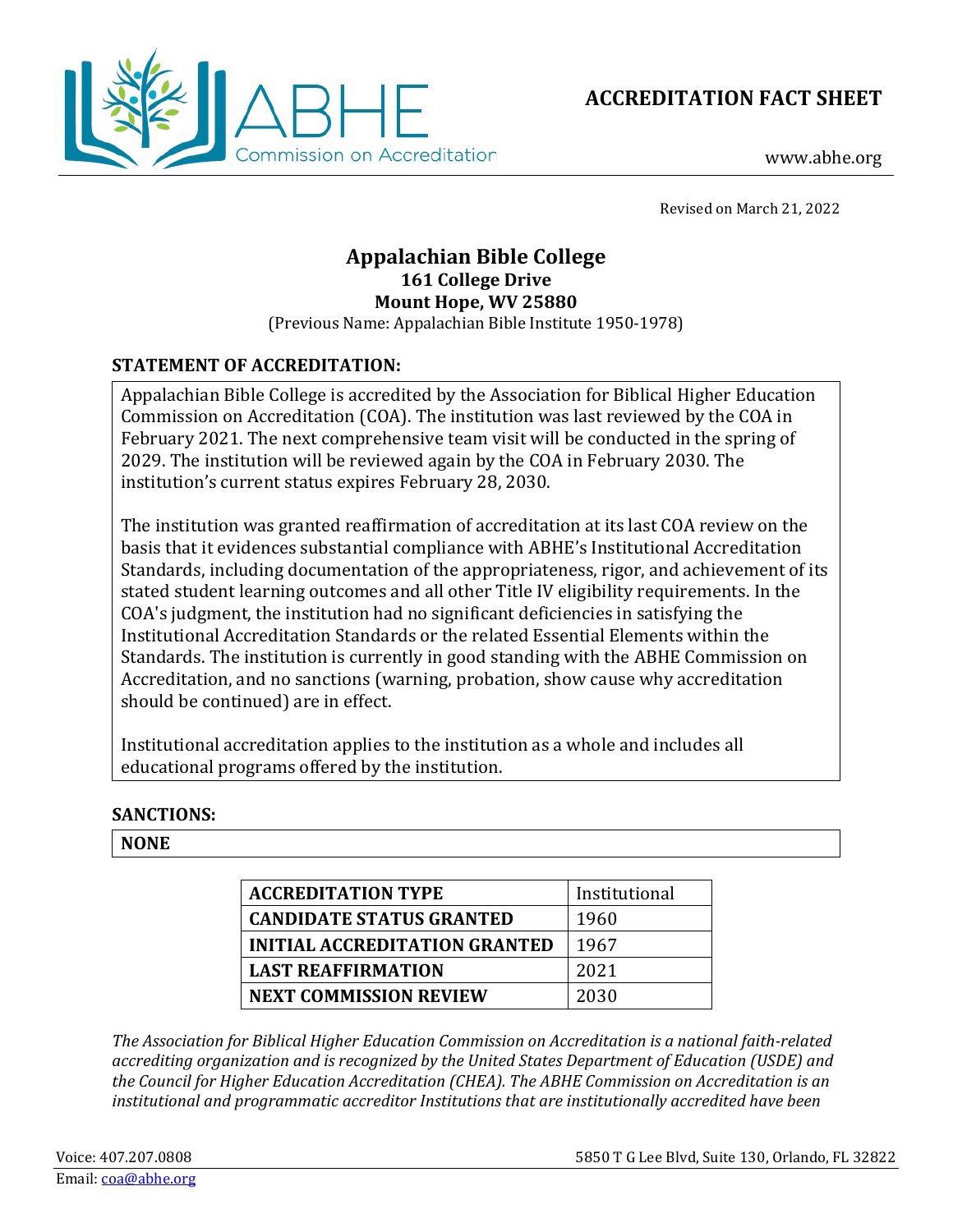*examined as a whole. Institutions that are programmatically accredited have specific programs that have been reviewed in light of ABHE standards. This statement of accreditation information is the Commission's official statement of an institution's accredited status.*

### **ACCREDITATION DECISIONS:**

| <b>DATE</b>   | <b>ACTION</b>                                                          |
|---------------|------------------------------------------------------------------------|
| February 2021 | Granted reaffirmation of accreditation                                 |
| November 2019 | Approved substantive change to initiate a Bachelor of Arts in Biblical |
|               | Counseling                                                             |
| June 2019     | Approved substantive change to initiate an additional location at 1    |
|               | Mountainside Way, Mount Olive, WV 25185                                |

*Includes the following: applicant status, candidate status, initial accreditation, reaffirmation of accreditation, sanction, substantive change approval - last 5 years. Please see the "Policy on Communication of Accreditation Decisions" in the COA Manual.*

#### **APPROVED DELIVERY METHODS:**

| TYPE:                             | <b>APPROVAL:</b>                                                                                                                                                 |
|-----------------------------------|------------------------------------------------------------------------------------------------------------------------------------------------------------------|
| Distance Education (online)       | The institution is authorized to offer up to 100% of an<br>academic program via distance education (online).                                                     |
| <b>Correspondence Education</b>   | The institution is authorized to offer up to 49% of an<br>academic program via correspondence education.                                                         |
| <b>Competency-Based Education</b> | The institution is authorized to offer up to 49% of an<br>academic program via competency-based education by<br>the course/credit approach or direct assessment. |

*Please see the "Policy on Alternative Academic Patterns" in the COA Manual.*

### **APPROVED OFF-CAMPUS LOCATIONS:**

| TYPE                       | <b>ADDRESS</b>                                 |
|----------------------------|------------------------------------------------|
| <b>Additional Location</b> | 1 Mountainside Way, Mount Olive, WV 25185      |
| <b>Extension Site</b>      | 160 Daniel Road, Shenandoah Junction, WV 25442 |
| <b>Extension Site</b>      | 1264 Ohio River Road, West Columbia, WV 25287  |
| Extension Site             | 2880 N. Pleasants Highway, St. Marys. WV 26170 |

*A branch campus is an additional location of an institution that is geographically apart and independent of the main campus of the institution and (1) is permanent in nature;(2) offers courses in educational programs leading to a degree, certificate, or other recognized educational credential;(3) has its own faculty and administrative or supervisory organization; and (4) has its own budgetary and hiring authority. An additional location is a facility that is geographically apart from the main campus of the institution and at which the institution offers at least 50% of a program through classroom courses, hybrid courses, or a combination of both. An additional location may qualify as a branch campus and be subject to requirements pertaining to branch campuses. An extension site is an off-campus location where less than 50% of a degree program may be earned by classroom courses, hybrid courses, or a combination of both.*